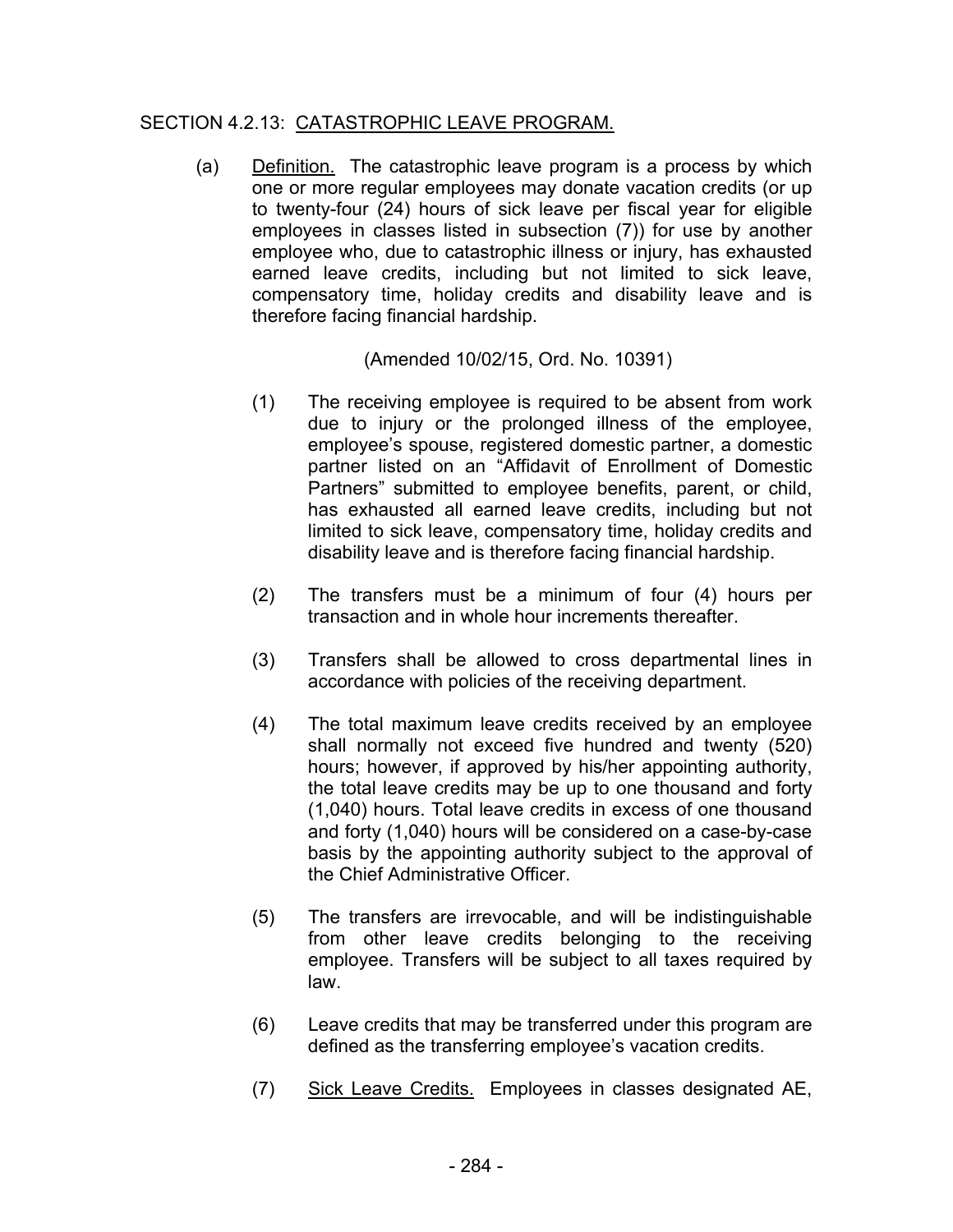AM, AS, CC, CE, CEM, CL, CM, CR, CS, DA, DS, EM, FS, HS, MA, MM, NA, NE, NM, NS, PD, PM, PO, PR, PS, RN, SM, SO and UM are eligible to donate up to 24 hours of sick leave credits annually when participating in this program.

> (Amended 06/20/08, Ord. No. 9943) (Amended 09/25/09, Ord. No. 10008)

(8) When the employee receives more donations than are needed for the duration of absence, the department shall return any excess donations, in the reverse order received (most recent donations are returned first), to the donating employee.

(Added 03/28/08, Ord. No. 9928)

(b) Transfer Requests. Transfers shall be administered according to the rules and regulations of the Auditor & Controller, and made on a form prescribed by the Auditor & Controller. Approvals of the receiving and donating employee, the donating employee's appointing authority, and the receiving employee's appointing authority (in the case of interdepartmental transfer) will be provided for on such form.

> (Added 07/13/90, Ord. No. 7773) (Amended 07/27/90, Ord. No. 7777) (Amended 07/27/90, Ord. No. 7789) (Amended 02/08/91, Ord. No. 7851) (Amended 05/03/91, Ord. No. 7904) (Amended 07/26/91, Ord. No. 7945) (Amended 09/20/91, Ord. No. 7974) (Amended 06/11/93, Ord. No. 8248) (Amended 02/16/96, Ord. No. 8641) (Amended 04/26/96, Ord. No. 8658) (Amended 03/15/96, Ord. No. 8650) (Amended 04/26/96, Ord. No. 8658) (Amended 09/27/96, Ord. No. 8720) (Amended 07/03/98, Ord. Nos. 8925, 8930, 8932) (Amended 12/18/98, Ord. No. 8987) (Amended 07/17/01, Ord. No. 9356) (Amended 07/17/01, Ord. No. 9360) (Amended 12/04/01, Ord. No. 9405) (Amended 01/11/02, Ord. Nos. 9415, 9417) (Amended 06/23/06, Ord. No. 9783) (Amended 06/23/06, Ord. No. 9786)